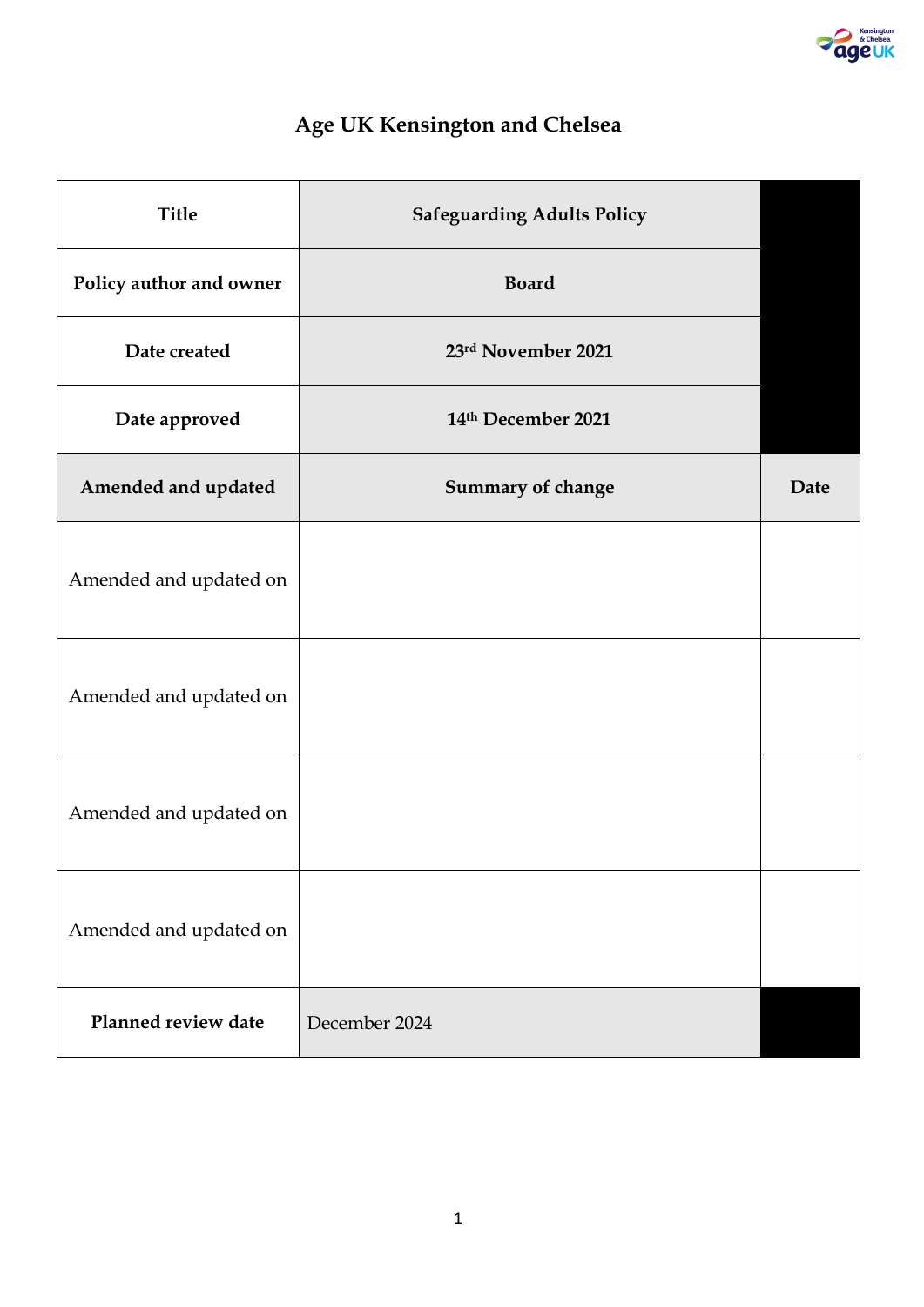

## **Age UK Kensington and Chelsea Policy - Safeguarding Adults**

## **Overview**

Age UK Kensington and Chelsea (AUKC) believes that everyone has a right to be safeguarded and protected from abuse, harm, violence, exploitation, harassment and discrimination. We are committed to creating and maintaining an open, safe and positive environment for all staff and clients and in accordance with the Care Act 2014, accept responsibility to safeguard the welfare of all adults involved.

We are committed to working to the Pan London Safeguarding Strategy and in line with local safeguarding arrangements alongside Social Services and other agencies.

We will train staff to work with clients in a way that respects and promotes their right to live safely and securely in their own homes, free from the fear of abuse.

We recognise that safeguarding involves a range of responses to different forms of abuse and potential sources of harm and the different contexts in which abuse occurs. Abuse may consist of a single act or repeated acts. The abuser may be well known to the individual and be a relative, friend, carer or volunteer. The person who is abusing or who may cause harm may also be an adult at risk.

We will ensure that staff are trained to identify abuse, know how to respond and who to tell. We will provide guidelines, regular support, supervision, as well as opportunities for individual and team discussion to foster open and trusting communication and maintain a high level of awareness.

We will ensure staff understand that all situations of suspected abuse must be reported and that they are aware of the duty to immediately report any allegation or concern to their line manager. It is important that clients are also made aware that staff have a duty to report - even if this is not the clients wish. While recognising this duty, staff and volunteers will not assume that an older person subjected to abuse does not have the capacity to deal with the situation and take their own decisions.

Recognising that anyone who applies to work or volunteer for AUKC may have the potential to cause harm, we take great care in recruitment. We will follow reporting arrangements with the local Safeguarding Authority and cooperate in any investigation that may be undertaken.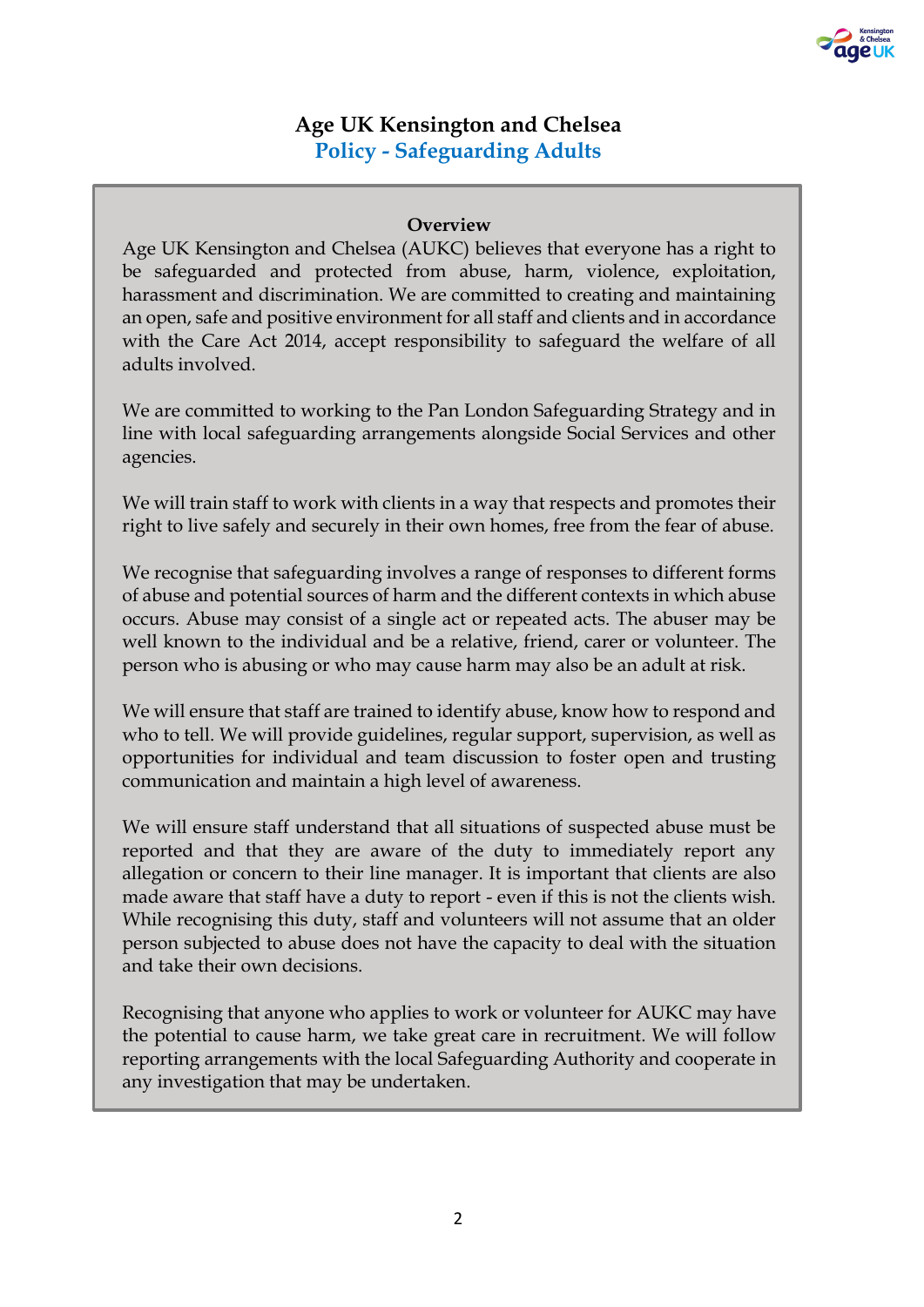

## **Principles**

Our policy is based on the following principles:

- 1. Empowerment supporting people to make their own decisions; and
- 2. Prevention it is better to act before harm occurs; and
- 3. Proportionality the least intrusive response appropriate to the risk presented; and
- 4. Protection support and representation for those in greatest need; and
- 5. Partnership local solutions through services working with their communities; and
- 6. Accountability accountability and transparency in delivering safeguarding.

## **Application**

The policy applies to all adults, regardless of race, sex, gender, age, disability, sexuality, ethnicity, religion or belief, marriage or civil partnership status, all of whom have a right to be protected from abuse and poor practice. It applies to all individuals involved in our work.

Any safeguarding concerns relating to children involved in our intergenerational projects are considered under the Working with Children and Young People policy.

#### **Standards**

We will maintain the following standards in all our safeguarding work:

- 1. In line with safer recruitment guidance, we will seek to recruit, support, and manage staff and volunteers who promote the rights, dignity and well-being of everyone we engage with; and
- 2. We will work preventatively when planning and reviewing all our services to maximise benefit and minimise risk to all involved; and
- 3. We will work closely with partners to improve safeguarding outcomes by ensuring that all staff and volunteers understand and implement correct reporting procedures and give full cooperation to any investigation that results from an allegation of abuse; and
- 4. We will monitor all reported safeguarding concerns and actively look to learn from how we have handled reported concerns and incidents as part of our commitment to continuous improvement.

#### **Responsibilities**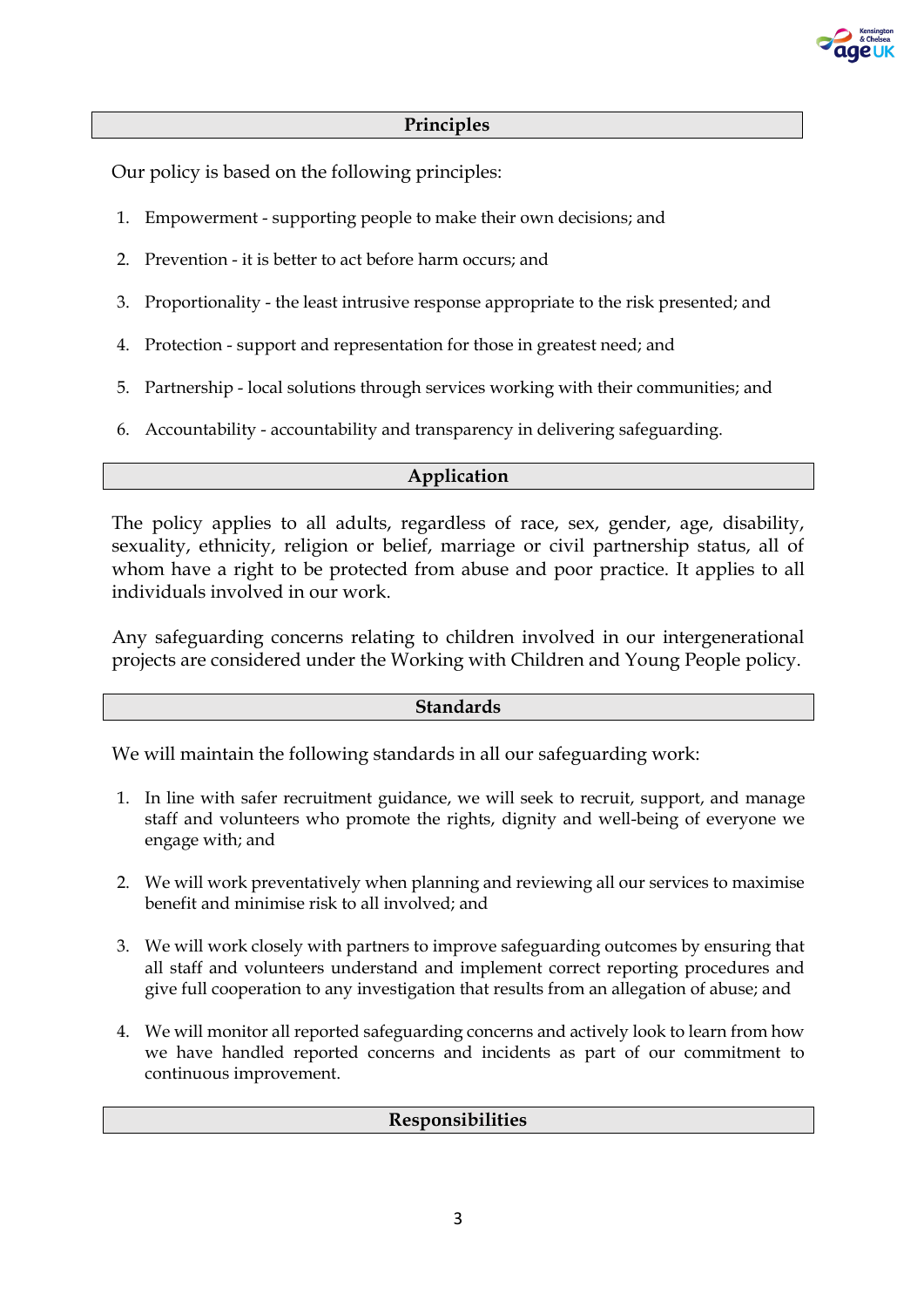

We all have a shared responsibility to ensure the safety and well-being of all adults and will act appropriately and report all concerns.

The Board of Trustees, in partnership with the Executive team, is committed to providing a safe and secure environment for our staff and everyone who engages with us and for ensuring that the organisation has robust policies and arrangements in place.

On behalf of the Board, the Quality, Performance, Development and Human Resources Committee (QPDHR) will oversee the policy. The Executive team is responsible for ensuring that all concerns are reported to the appropriate authorities including serious incidents to the Charity Commission.

Staff should immediately report concerns to a line manager, who in turn, will make the referral to Social Services and where there is evidence of criminal abuse, to the **Police** 

Staff are expected to take seriously and follow up any safeguarding concern that comes to their attention following our Safeguarding procedure.

Failure to properly deal is taken very seriously and appropriate action - including disciplinary action - will be taken.

## **Legislation**

This policy is based on UK legislation and government guidance as follows:

- 1. The Care Act 2014; and
- 2. The Protection of Freedoms Act 2012; and
- 3. Domestic Violence, Crime and Victims (Amendment) Act 2012; and
- 4. The Equality Act 2010; and
- 5. The Safeguarding Vulnerable Groups Act 2006; and
- 6. Mental Capacity Act 2005; and
- 7. Sexual Offences Act 2003; and
- 8. The Human Rights Act 1998; and
- 9. Serious incident reporting to the Charity Commission; and
- 10. The Data Protection Act 2018 and the General Data Protection Regulations 2016; and
- 11. Domestic Abuse Act 2021; and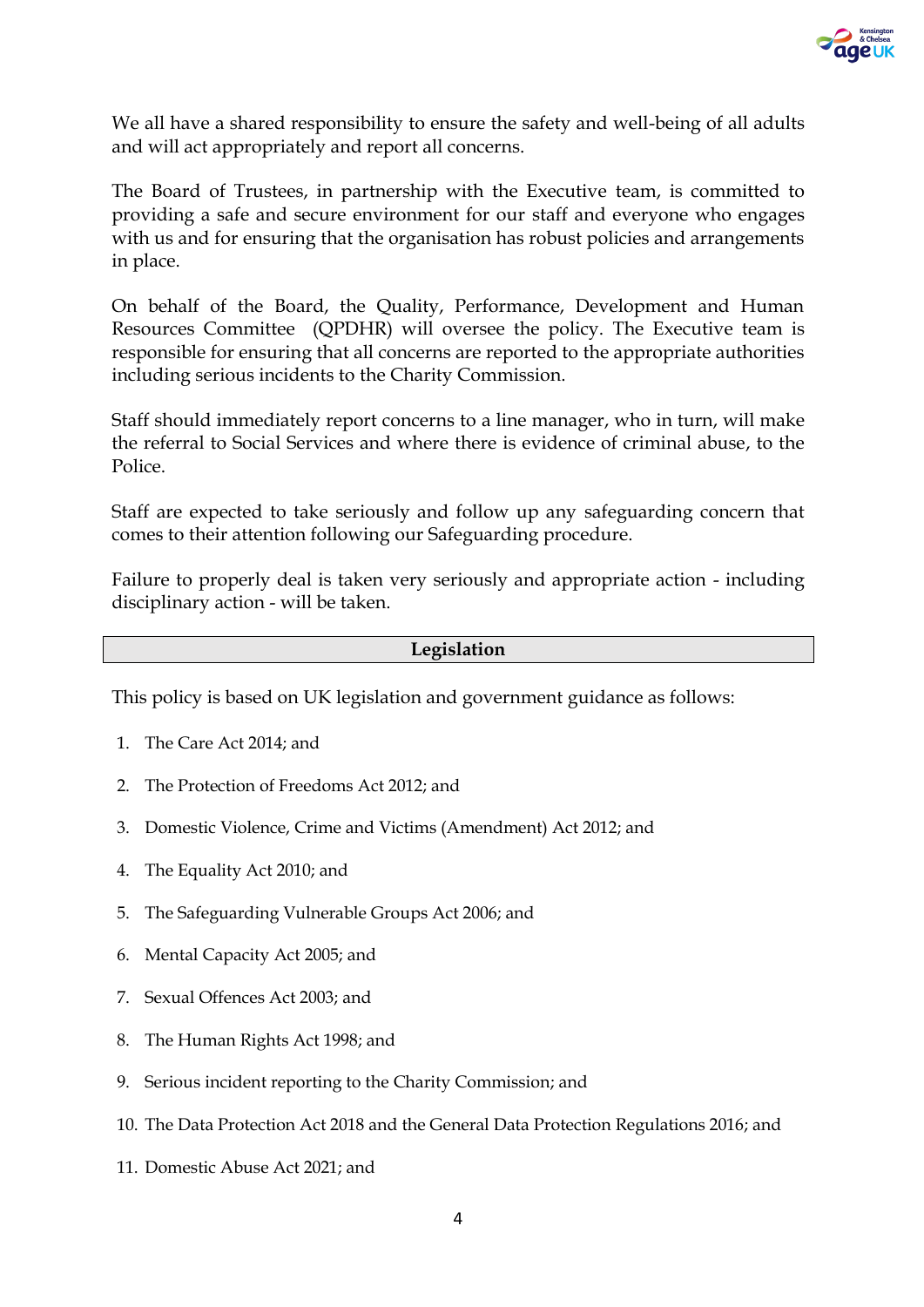

12. Pan London Safeguarding Strategy.

## **Definition**

An Adult at Risk is a person aged eighteen years or over who needs care and support regardless of whether they are receiving it and unable to protect themselves against abuse, neglect or exploitation.

## **Types of Abuse**

This is not intended to be an exhaustive list but rather to illustrate the type of behaviour or issue that might give rise to a safeguarding concern:

- 1. Physical Abuse includes hitting, slapping, pushing, kicking, misuse of medication, restraint or inappropriate sanctions; and
- 2. Emotional or Psychological Abuse this includes threats of harm or abandonment, deprivation of contact, humiliation, blaming, controlling, intimidation, coercion, harassment, verbal abuse, isolation or withdrawal from services or supportive networks; and
- 3. Sexual Abuse includes rape, indecent exposure, sexual harassment, inappropriate looking or touching, sexual teasing or innuendo, sexual photography, pornography or witnessing sexual acts, indecent exposure and sexual assault or sexual acts to which the adult has not consented; and
- 4. Financial or Material Abuse includes theft, fraud, internet scamming, coercion in relation to financial affairs or arrangements, including wills, property, inheritance or financial transaction, or the misuse or misappropriation of property, possessions, or benefits; and
- 5. Domestic Abuse includes violent or emotional behaviour used in a relationship or marriage – and which might include physical, sexual or psychological violence or loss of temper in order to try and secure power, influence or control over the other partner. Domestic abuse might occur in both a heterosexual and a same-sex relationship; and
- 6. Neglect includes ignoring medical or physical care needs, failure to provide access to appropriate health social care or educational services, withholding of matters such as medication, adequate nutrition and heating; and
- 7. Self-neglect this covers a wide range of behaviour including neglect to care for personal hygiene, health or surroundings and includes behaviour such as hoarding.

#### **Procedure**